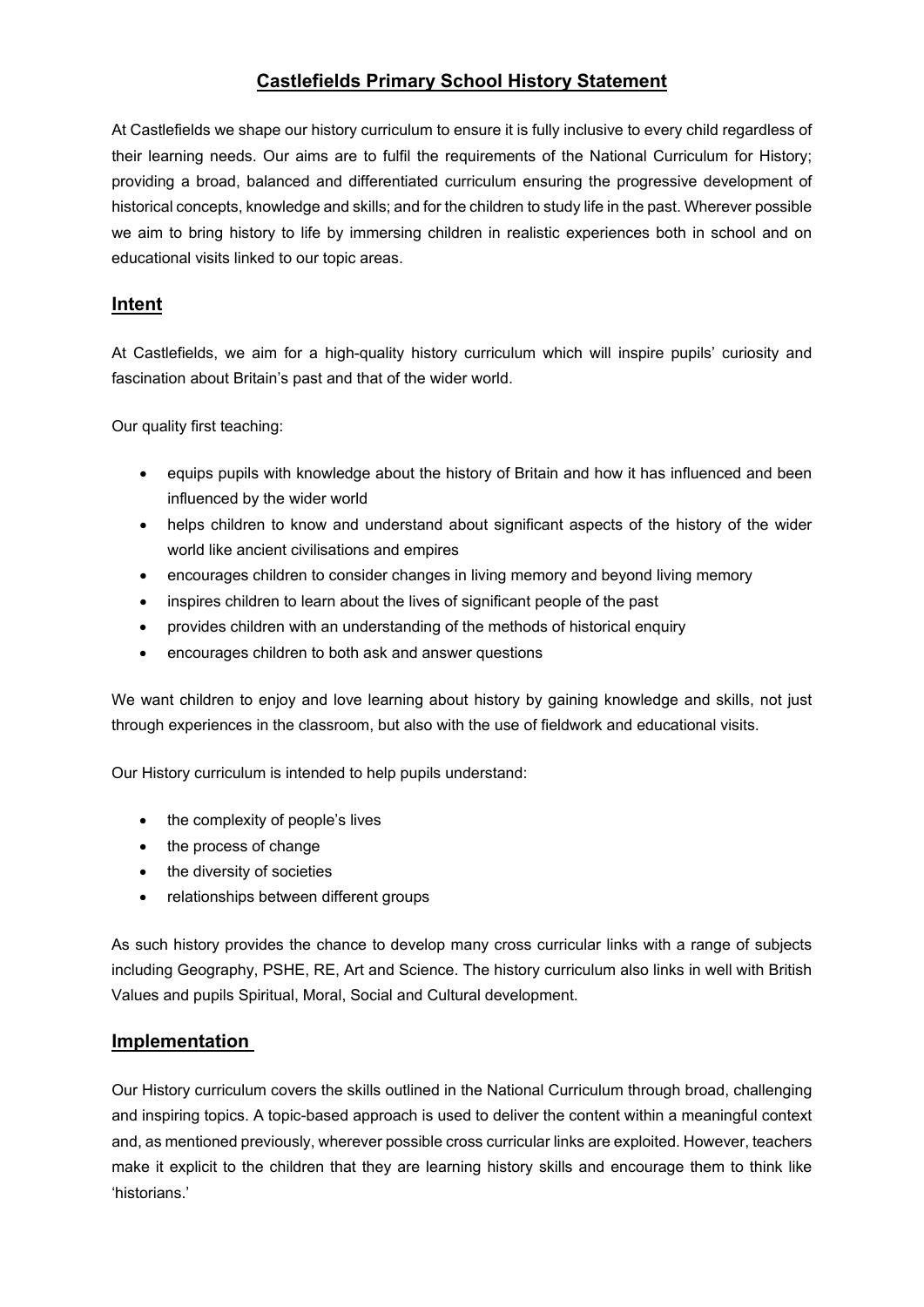#### **The Early Years Foundation Stage**

In EYFS, children follow the Early Years curriculum guidance which aims for all children in reception to have an Understanding of the World; People and Communities. Children talk about past and present events in their own lives and in the lives of family members. They know that other children don't always enjoy the same things and are sensitive to this. They know about similarities and differences between themselves and others, and among families, communities and traditions.

### **Key Stage 1**

In Key Stage 1 topics taught include learning about a range of famous people in the past who have contributed to national and international achievements. For example, Charles Darwin and Florence Nightingale. These are chosen carefully to ensure pupils learn about individuals of both genders and from diverse backgrounds. Other topics consist of changes within living memory and events beyond living memory that are significant nationally or globally including the Great Fire of London.

### **Key Stage 2**

In Key Stage 2 the National Curriculum for History outlines that: Pupils should continue to develop chronologically secure knowledge and understanding of British, local and world history, establishing clear narratives within and across the periods they study. They should note connections, contrasts and trends over time and develop the appropriate use of historical terms. They should understand how our knowledge of the past is constructed from a range of sources. At Castlefields a long-term plan, with carefully constructed units of work covering the full range of skills, is in place in order to achieve this.

History is taught with each year (KS1) or phase (lower KS2 and upper KS2) following a two-year rolling programme. Medium term plans ensure coverage of both the required knowledge and the subject specific skills. Individual sessions are planned to inspire, engage and challenge pupils in response to their needs. Children are given a wide variety of experiences both in the classroom and out. We encourage school visits and visitors into school to enable the children to gain first-hand experiences to support their learning. One of the six Big Writing Tasks during each year is linked to a history theme/topic.

Pupils are encouraged to think like historians and develop their skills including historical enquiry. There is a strong emphasis on developing children's other skills such as: understanding of chronology

- interpretations of evidence
- changes within a time and across time periods
- cause and consequence

The History units taught have been developed to help children appreciate their own identity and the challenges in their time as well as taking into account Local History. It will help them understand the process of change over time and significant developments